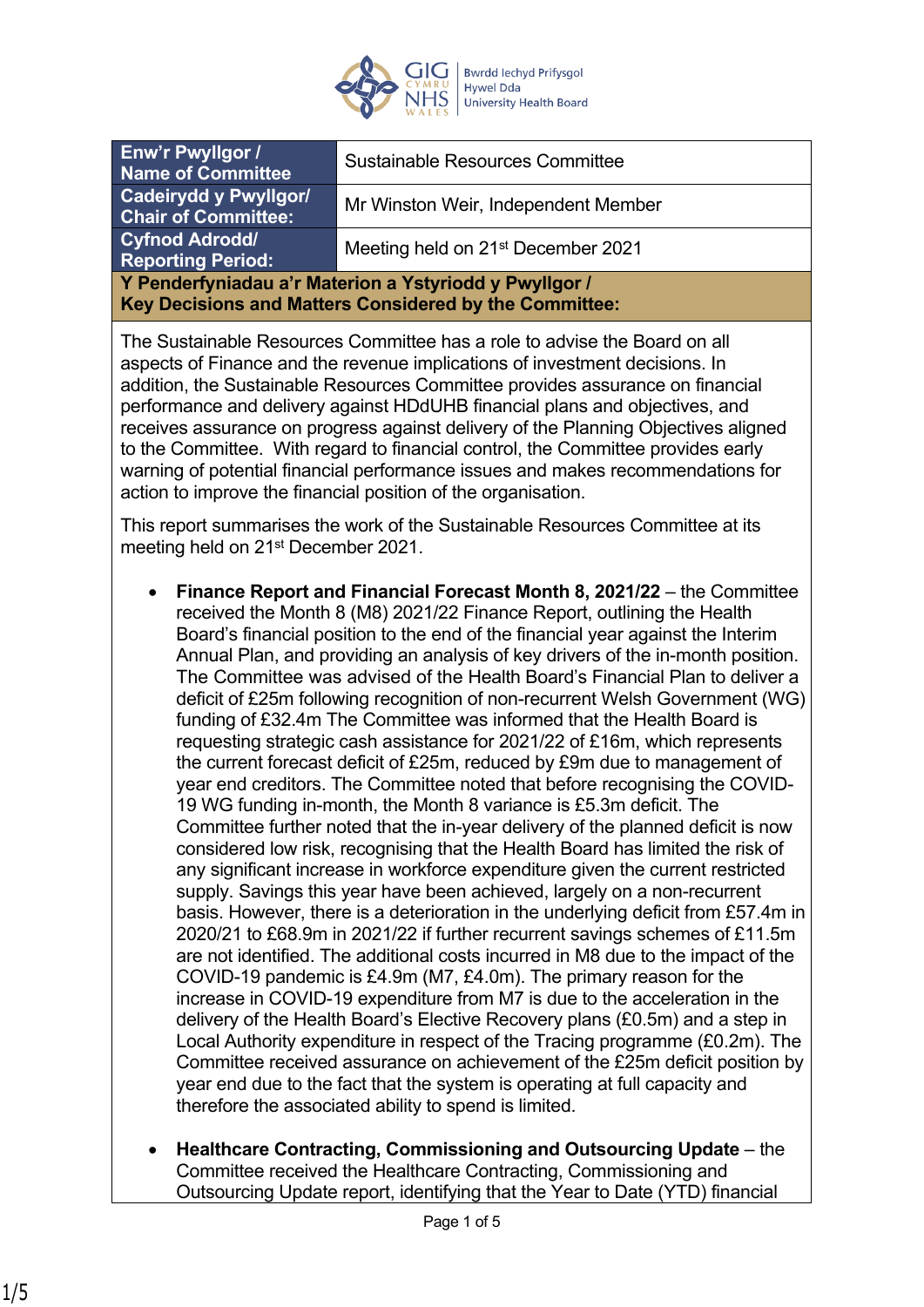delivery is £1,066m relating to outsourced activity, with the majority of expenditure attributed to Ophthalmology Services under HDdUHB's previous contract with Werndale Hospital. The Committee received assurance that daily meetings are being held between HDdUHB and the independent sector providers to understand the position and to increase the level of patient activity over the coming weeks and months. The Committee noted that the availability of capacity has become extremely challenging, predominately due to limited overall independent sector capacity. This limited supply is being met with unprecedented demand from other Health Boards, Clinical Commissioning Groups (CCGs) and NHS Trusts. Consequently, a governance process has been developed as ratified by the Board at its meeting on 25<sup>th</sup> November 2021.

- **Finance Corporate Risks** the Committee received the Finance Corporate Risks report and noted the replacement of Risk 1163, *Risk to the delivery of the Health Board's draft interim Financial Plan for 2021/22 of a £25.0m deficit,* by Risk 1296, *Risk that the Health Board will not deliver a financial out-turn position in line with our original plan of £25m deficit* and Risk 1297, *Risk that the Health Board's underlying deficit will increase to level not addressed by additional medium term funding.* Discussion was held on the potential to explore the rephrasing of corporate risks aligned to the Committee to place reliance on those Executive Directors responsible for delivery against their plans. It was agreed that further clarity within the risk narrative regarding what is classed as a planning risk and what is classed as a delivery risk would be beneficial.
- **Finance Operational Risks** the Committee received the Finance Operational Risks report, providing detail on the 10 risks scored against the Finance impact domain and their updated scores. The Committee received assurance from the report in terms of good governance and transparency of where the risks lie by site, directorate, and county area. The Committee received further assurance that the Audit and Risk Assurance Committee (ARAC) is sighted on all risks to ensure the effective triangulation of all risk areas.
- **Assurance on Planning Objectives Aligned to SRC** the Committee received the Assurance on Planning Objectives Aligned to SRC report, mapping the progress made to date and future actions required to deliver against each of the Finance Planning Objectives (PO) aligned to the Sustainable Resources Committee. The Committee discussed the 3 Planning Objectives that reflect the advancement of Value Based Health Care (VBHC) under the responsibility of the Medical Director, which include PO 6D: 6E: 6F:*.*  The Committee received assurance on the progress made against their delivery and further assurance with a workshop focusing on Social Value subsequently held following the Committee meeting.
- **Value Based Health Care Update**  the Committee received the Value Based Healthcare (VBHC) Update report and presentation, outlining the Health Board's implementation of a VBHC programme and implementation of the tools and support to capture Patient Reported Outcome Measures (PROMs) and Patient Reported Experience Measures (PREMs). The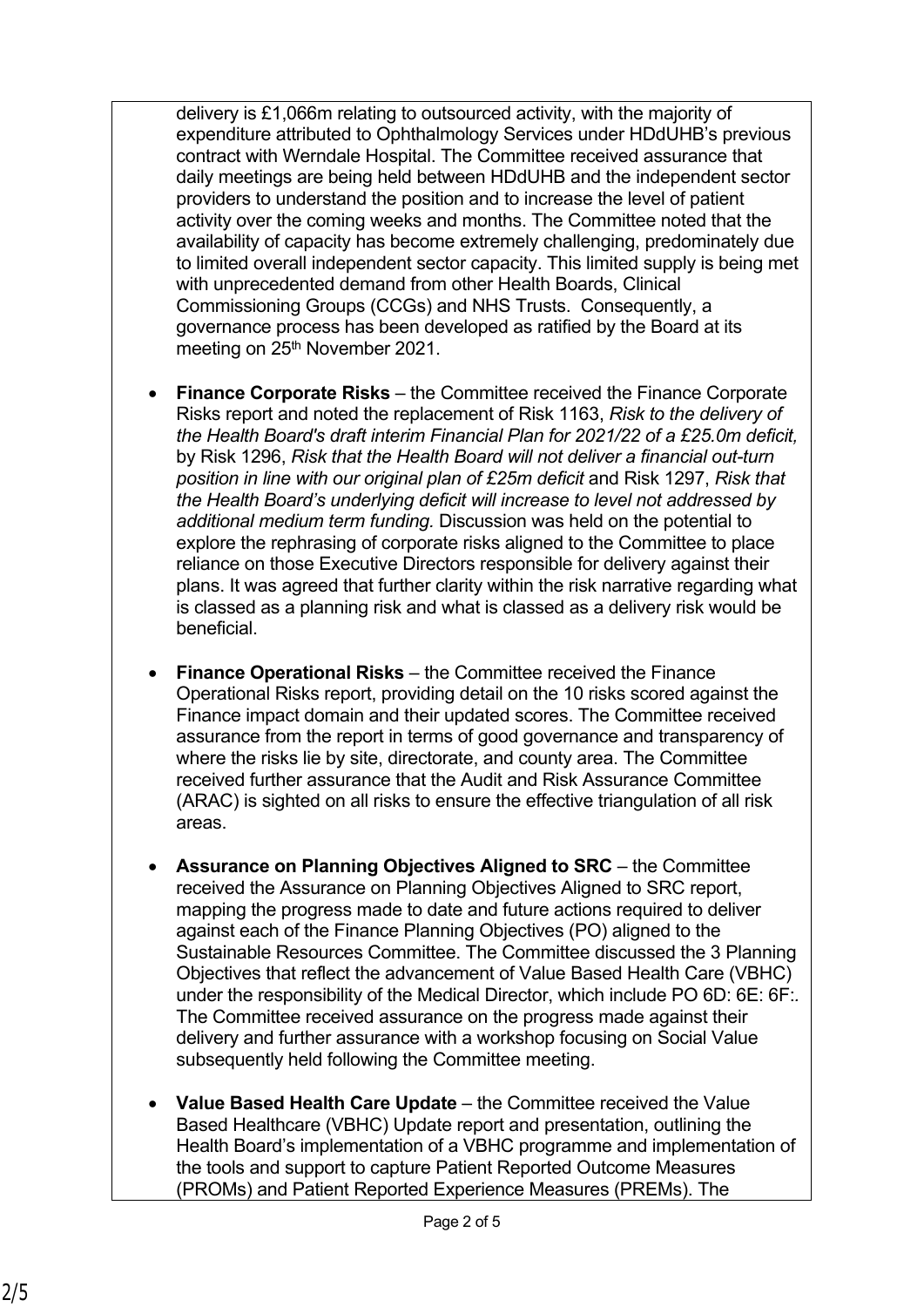Committee noted the Health Board's success in running two unique casebased education programmes in partnership with Swansea University, representing the first VBHC courses undertaken by a health board. The Committee was advised that an additional course will be held in Spring 2022 in partnership with Powys Teaching Health Board and Betsi Cadwaladr University Health Board (BCUHB) with a focus on diabetes care within a rural setting. With regard to research and innovation, the Committee was informed of collaborations with Bangor and Aberystwyth Universities, in addition to the formation of the Health Board's TriTech Institute. The Committee also received *Our Approach to Value Based Health Care*, which sets out the Health Board's plan for the next 3 years. The Committee was advised of the challenges to the delivery of the plan, which include the effectiveness of digital platforms and data flow, the analytical capability of the data, challenging existing ways of thinking about innovative service remodelling, and workforce constraints in terms of appointing staff and the realignment of resources. The Committee received assurance that engagement with clinicians has been wide-spread with education programmes well attended by multi-professional clinicians and managers.

- **Financial Plan Development Update** the Committee received the Financial Plan Development Update report and presentation, outlining the Health Board's Integrated Medium Term Plan (IMTP) that is currently under construction, covering the three-year period 2022/25. The Committee noted the progress being made against the IMTP 2022-25 and received assurance that a further update would be provided to the Committee at its meeting on 23rd February 2022.
- **Information Governance Sub-Committee Update Report** the Committee received the Information Governance Sub-Committee (IGSC) Report, providing an update on items discussed at its meeting held on 3rd December 2021. The Committee was pleased to note that Clinical Coding performance has exceeded the 95% WG target requirement, standing at 96.7% as at 21<sup>st</sup> December 2021. The Committee also noted that a review is currently being undertaken with external providers of Corporate and Records Management storage across the Health Board and received assurance that this will continue to be reported to Committee via the IGSC Update Report. In relation to Cyber Security and Network and Information Systems (NIS) Directive, the Committee was informed that a group of the Sub-Committee will be established to address the recommendations following the Network and Information Systems Regulation Cyber Assessment Framework, and received assurance that that the Health Board is considered secure against the recent cyber-attack on the NHS. The Committee ratified the Freedom of Information and Environmental Information Regulation Policy approved by the Sub-**Committee.**
- **Update from Agile Digital Business Group** the Committee received a verbal update from the Agile Digital Business Group meeting held on 20<sup>th</sup> December 2021, including the aim to develop a Hywel Dda Health Applications Library in conjunction with clinical teams and ORCHA, a company that provides safe, accredited, compliant, and trusted digital health libraries for health and care professionals to accurately prescribe to patients.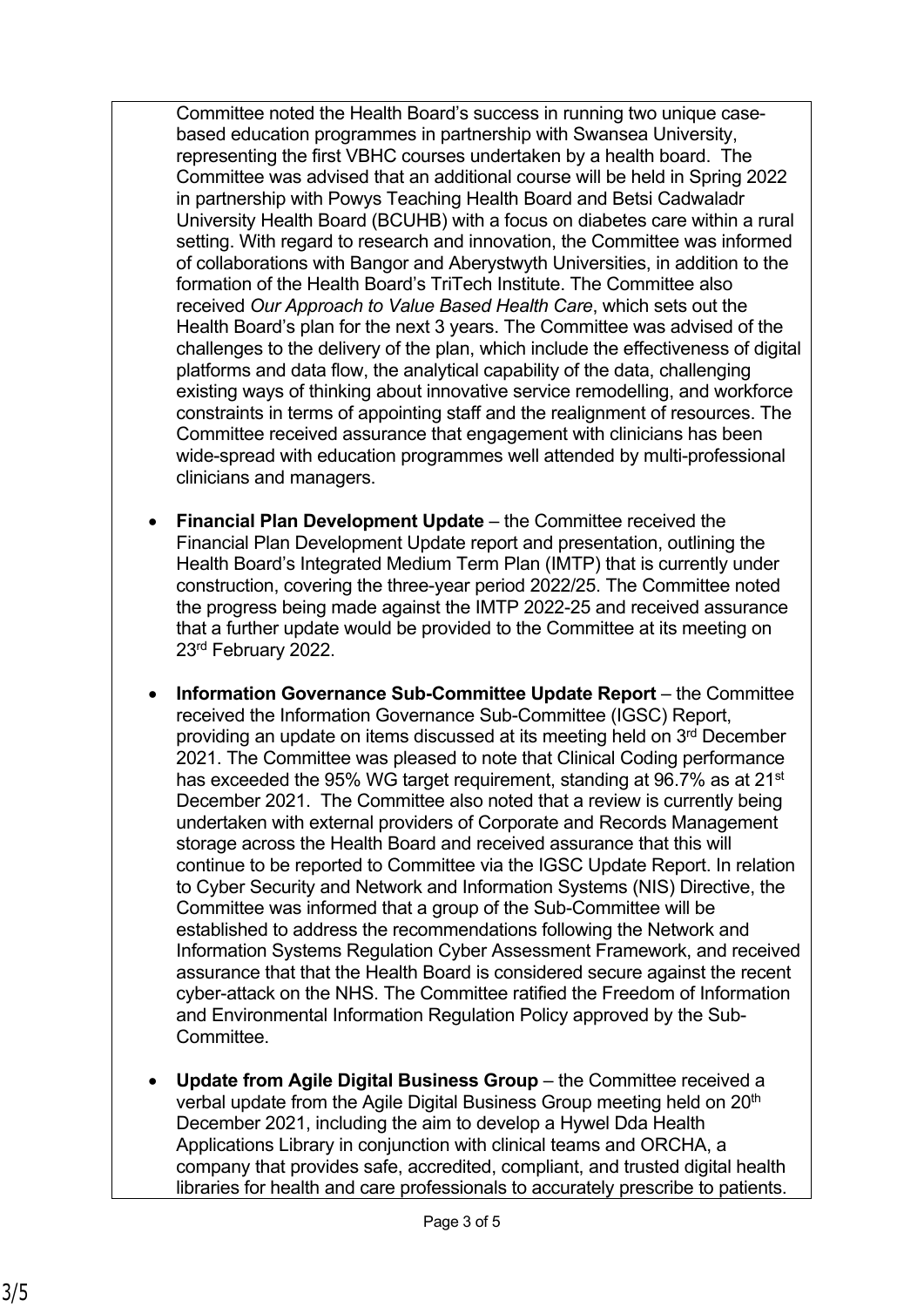The Committee received assurance that this work will provide reassurance on the health applications that are available for patients to use.

- **Financial Procedure** the Committee received and approved the following financial procedures:
	- 06/01 Purchase to Pay Procedures
	- 06/05 Construction Industry Scheme
	- 10/05 Identification and Charging for Overseas Visitors for NHS **Treatment**
	- 10/06 Treatment of Private Patients, Control of Admission and Collection of Income
	- 11/05 Property Found on Hywel Dda Premises
	- 16/02 Provision of Hospitality
	- 699 Single Tender Action

The Committee also approved the six month extension to the review dates of the following financial procedures, whilst a full review is undertaken:

- 095 Sponsorship by the Private Sector
- 068 Payment of Pharmacy Invoices
- 070 Hospital Travel Cost Scheme
- 072 Submission of Information to Payroll
- **Strategic Cash Assistance** the Committee approved the request for Strategic Cash Support for 2021/22 of £16m prior to onward ratification by the Board in January 2022.
- **Update on All-Wales Capital Programme: 2021/22 Capital Resource Limit and Capital Financial Management** - The Committee received the Update on All-Wales Capital Programme – 2021/22 Capital Resource Limit and Capital Financial Management report, providing details of the Health Board's Capital Expenditure Plan and Expenditure Profile Forecast for 2021/22. The Committee had concerns regarding the anticipated year end CRL standing at £32.7m, noting that current expenditure to date is £11.3m, which would require the Health Board to spend a further £21.4m by year end.
- **Ministerial Directions** the Committee received the Ministerial Directions report and received assurance that all Ministerial Directions issued by WG between 30<sup>th</sup> July 2021 and 30<sup>th</sup> November 2021 have been implemented/adopted by HDdUHB or are in the process of being implemented.
- **Procurement Initiatives** the Committee received the Procurement Initiatives report identifying that procurement services are currently underinvested, however an additional £200,000 has been secured from NHS Wales Shared Services Partnership (NWSSP) to assist with further opportunities for the next IMTP round. The Committee welcomed the positive reporting with regard to the Foundational Economy and Decarbonisation initiatives, including the awarding of contracts for solar panels, electric vehicles, and air heat source pumps, which contribute to the Health Board's decarbonisation strategies.